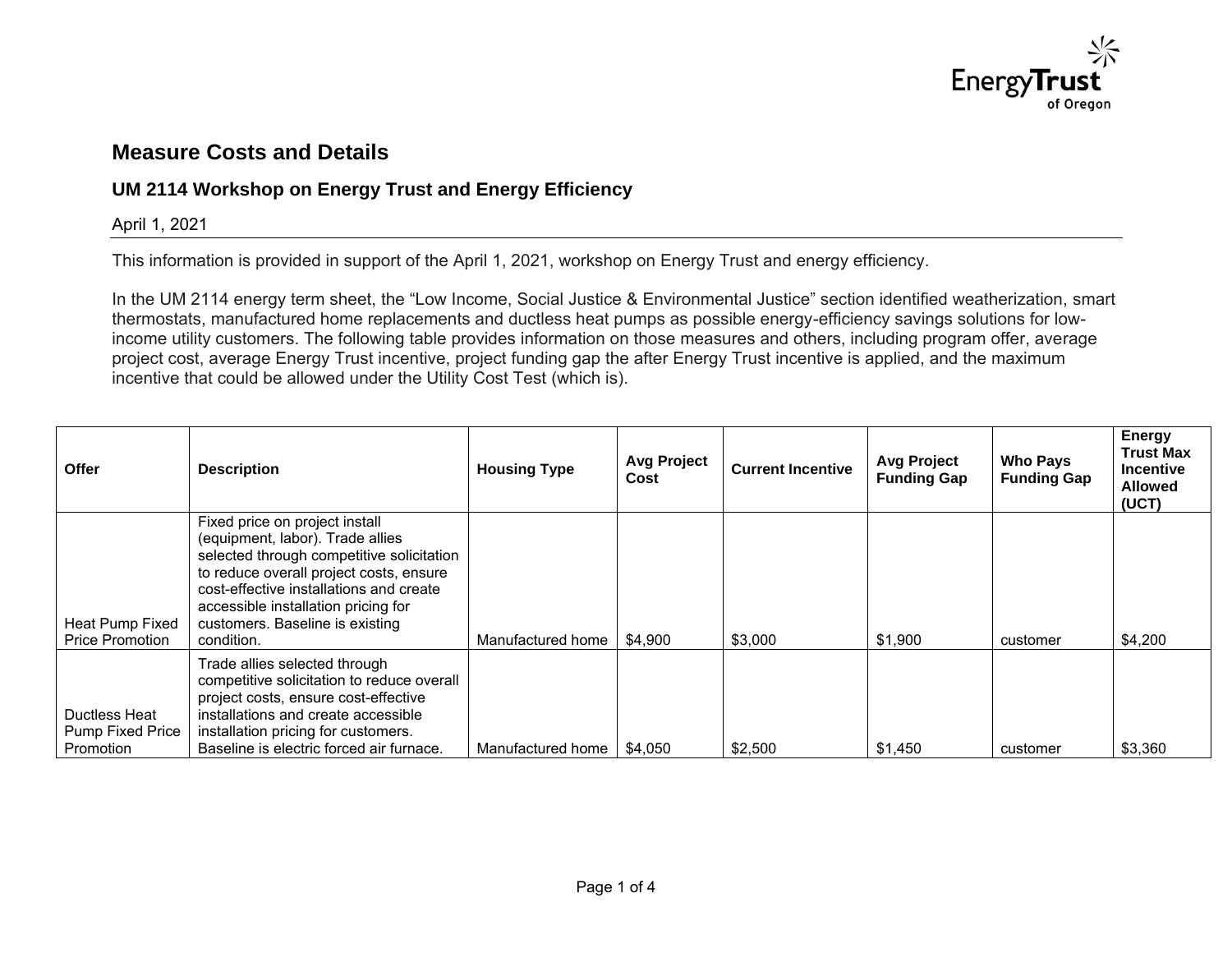| <b>Ductless Heat</b><br><b>Pump Fixed Price</b><br>Promotion                                                                                                                   | Trade allies selected through<br>competitive solicitation to reduce overall<br>project costs, ensure cost-effective<br>installations and create accessible<br>installation pricing for property<br>owners/managers. Baseline is zonal<br>electric heating system or forced air<br>furnace. | Single-family home<br>Small multifamily                                                     | \$4,050             | \$1,750-\$2,000                                                                         | \$2,050-\$2,300   | Property<br>owner/manager                         | $$2,900 -$<br>\$4,150 |
|--------------------------------------------------------------------------------------------------------------------------------------------------------------------------------|--------------------------------------------------------------------------------------------------------------------------------------------------------------------------------------------------------------------------------------------------------------------------------------------|---------------------------------------------------------------------------------------------|---------------------|-----------------------------------------------------------------------------------------|-------------------|---------------------------------------------------|-----------------------|
| <b>Ductless Heat</b><br>Pump Installs<br>through<br>Community<br><b>Action Agencies</b><br>(CAA) [using<br><b>Energy Trust</b><br>Community<br>Partner Funding]                | Energy Trust funds are combined with<br>Pacific Power or PGE ratepayer funds<br>(community action agencies via OHCS);<br>allowed via UM 2025                                                                                                                                               | Manufactured home<br>Single-family home<br>(Looking to add<br>small multifamily in<br>2021) | \$4,200             | \$2,000-\$2,800 in<br>single-family home,<br>(\$2,000 possible in<br>small multifamily) | $$1,400 - $2,200$ | CAA funds<br>through OHCS                         | $$2,900 -$<br>\$4,150 |
| <b>Ductless Heat</b><br>Pump Installs<br>through<br>Community-<br><b>Based</b><br>Organizations<br>(CBO) [using<br><b>Energy Trust</b><br>Community<br><b>Partner Fundingl</b> | Energy Trust funds are positioned to be<br>a point of leverage for CBO-derived<br>funding sources or customer<br>contributions                                                                                                                                                             | Manufactured home<br>Single-family home<br>(Looking to add<br>small multifamily in<br>2021) | \$4,000             | \$2,900-\$3,350 in<br>single-family home,<br>(\$2,000 possible in<br>small multifamily) | $$650 - $1,100$   | CBO funding<br>and/or<br>customer<br>contribution | $$2,900 -$<br>\$4,150 |
| <b>Ductless Heat</b><br>Pump at Savings<br>Within Reach<br>incentive levels                                                                                                    | Customer engages trade ally to install<br>equipment in zonal electric or forced air<br>furnace home; Savings Within Reach<br>enhanced incentive                                                                                                                                            | Manufactured home<br>Single-family home<br>Single-family<br>rentals<br>Small multifamily    | \$4,200-<br>\$6,000 | \$1,000                                                                                 | \$3,200-\$5,000   | customer                                          | $$2,900 -$<br>\$4,150 |
| <b>Ductless Heat</b><br>Pump at Market<br>Rate incentive<br>levels                                                                                                             | Customer engages trade ally to install<br>equipment in zonal electric or forced air<br>furnace home. Customers in<br>manufactured homes eligible though<br>the fixed price promotion or Savings<br>Within Reach is a more likely option                                                    | Manufactured home<br>Single-family home<br>Small multifamily                                | \$4,200-<br>\$6,000 | \$500 single family<br>\$800 small<br>multifamily                                       | \$3,700-\$5,500   | customer                                          | $$2,900 -$<br>\$4,150 |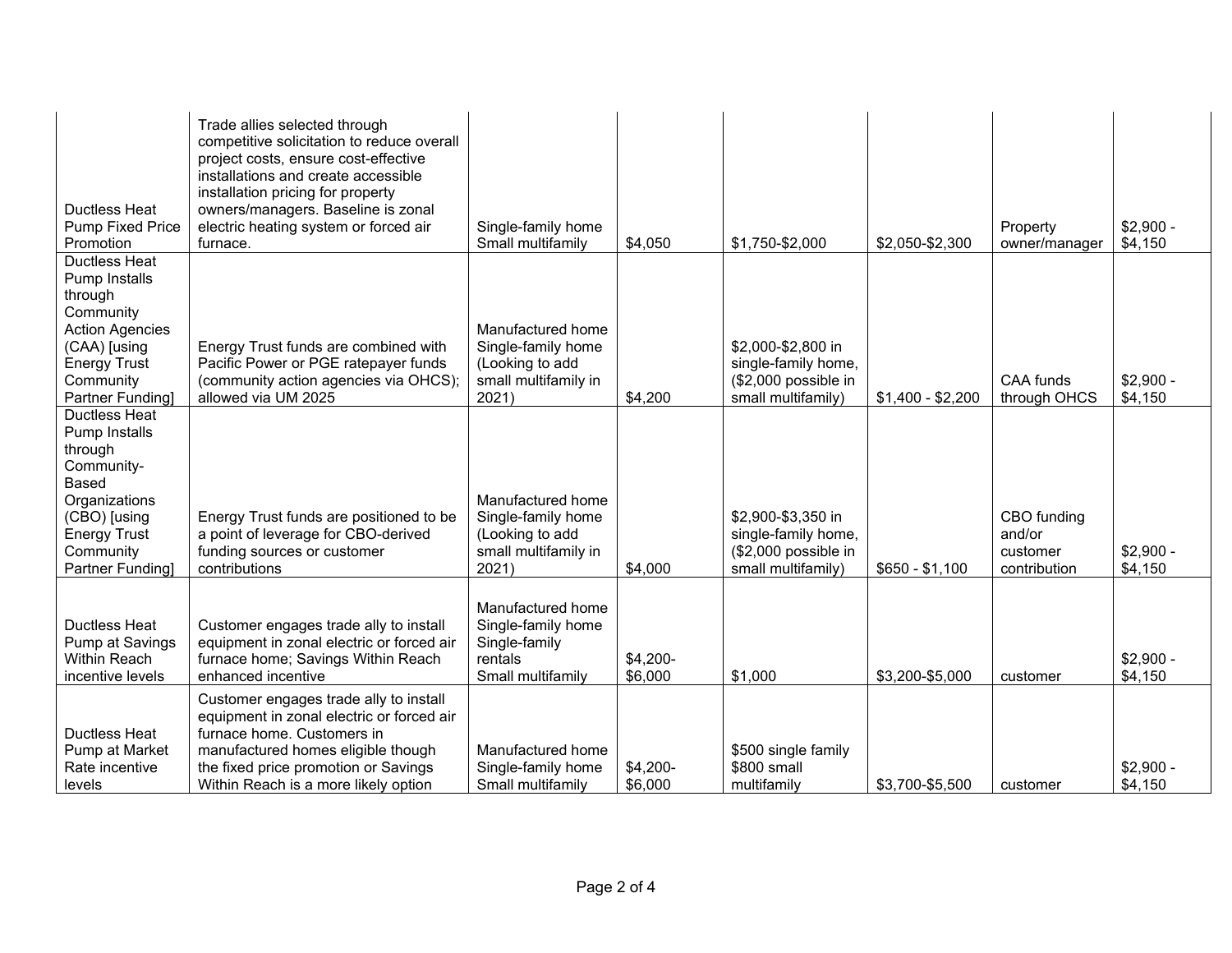| <b>Heat Pump</b><br><b>Water Heater</b><br>Installs through<br>CAA [using<br><b>Energy Trust</b><br>Community<br><b>Partner Fundingl</b> | allowed via UM 2025                                                                                                                                                                                                                                                 | Manufactured home<br>Single-family home<br>(Looking to add<br>small multifamily in<br>2021) | \$2,300                                                                | \$1,000                      | \$1,300                                                    | <b>CAA funds</b><br>through OHCS              | \$1,000               |
|------------------------------------------------------------------------------------------------------------------------------------------|---------------------------------------------------------------------------------------------------------------------------------------------------------------------------------------------------------------------------------------------------------------------|---------------------------------------------------------------------------------------------|------------------------------------------------------------------------|------------------------------|------------------------------------------------------------|-----------------------------------------------|-----------------------|
| Attic/Ceiling<br><b>Insulation Direct</b><br>Installs through<br>CBO [using<br><b>Energy Trust</b><br>Community<br>Partner Funding       | Energy Trust funds are positioned to be<br>a point of leverage for CBO-derived<br>funding sources or customer<br>contributions                                                                                                                                      | Manufactured home<br>Single-family home<br>(Looking to add<br>small multifamily in<br>2021) | $-$ \$1.50-<br>\$2.50/sq ft                                            | full cost of<br>installation | \$0                                                        | no gap                                        | \$1.67-\$3.38         |
| Home Energy<br>Assessments<br>with Duct Sealing<br>and Repair                                                                            | Trade allies are solicited to provide<br>coverage across Energy Trust service<br>territory. The offer is a home energy<br>assessment and free duct sealing to<br>homes that demonstrate sufficient<br>need, based upon the condition of the<br>current duct system. | Manufactured home                                                                           | \$250 for<br>assessment<br>$$300 - $600$<br>for duct<br>sealing/repair | full cost of<br>installation | \$0                                                        | no gap                                        | $$300 - $600$         |
| Low-cost Smart<br>Thermostats                                                                                                            | Customer purchases unit through an<br>online portal; portal qualifies them<br>based upon utility and existing HVAC<br>system                                                                                                                                        | Manufactured home<br>Single-family home<br>Small multifamily                                | \$129-\$249                                                            | \$104-\$249                  | $$0-25$                                                    | customer                                      | \$249                 |
|                                                                                                                                          |                                                                                                                                                                                                                                                                     |                                                                                             |                                                                        |                              | \$42,500<br>singlewide after<br>ET+OHCS                    |                                               |                       |
|                                                                                                                                          | A pilot that leverages Energy Trust<br>funds with OHCS low-income                                                                                                                                                                                                   |                                                                                             |                                                                        |                              | \$63,500<br>doublewide<br>after ET+OHCS                    |                                               |                       |
| Manufactured<br>Home                                                                                                                     | weatherization funds, as well as loan<br>funding through a combination of Craft3<br>and USDA Pilot resources. This pilot is<br>prioritized for nonprofit manufactured                                                                                               |                                                                                             | \$75,000<br>singlewide                                                 | \$12,500 singlewide          | varies by<br>project,<br>financing is<br>available to help | OHCS - \$20K<br>Partner pays<br>the remaining | current<br>incentives |
| Replacement<br>Pilot                                                                                                                     | park owners, but also includes some<br>individually owned units                                                                                                                                                                                                     | Manufactured home                                                                           | \$100,000<br>doublewide                                                | \$16,500<br>doublewide       | offset the<br>remaining                                    | w/ low-interest<br>financing                  | are max<br>incentives |